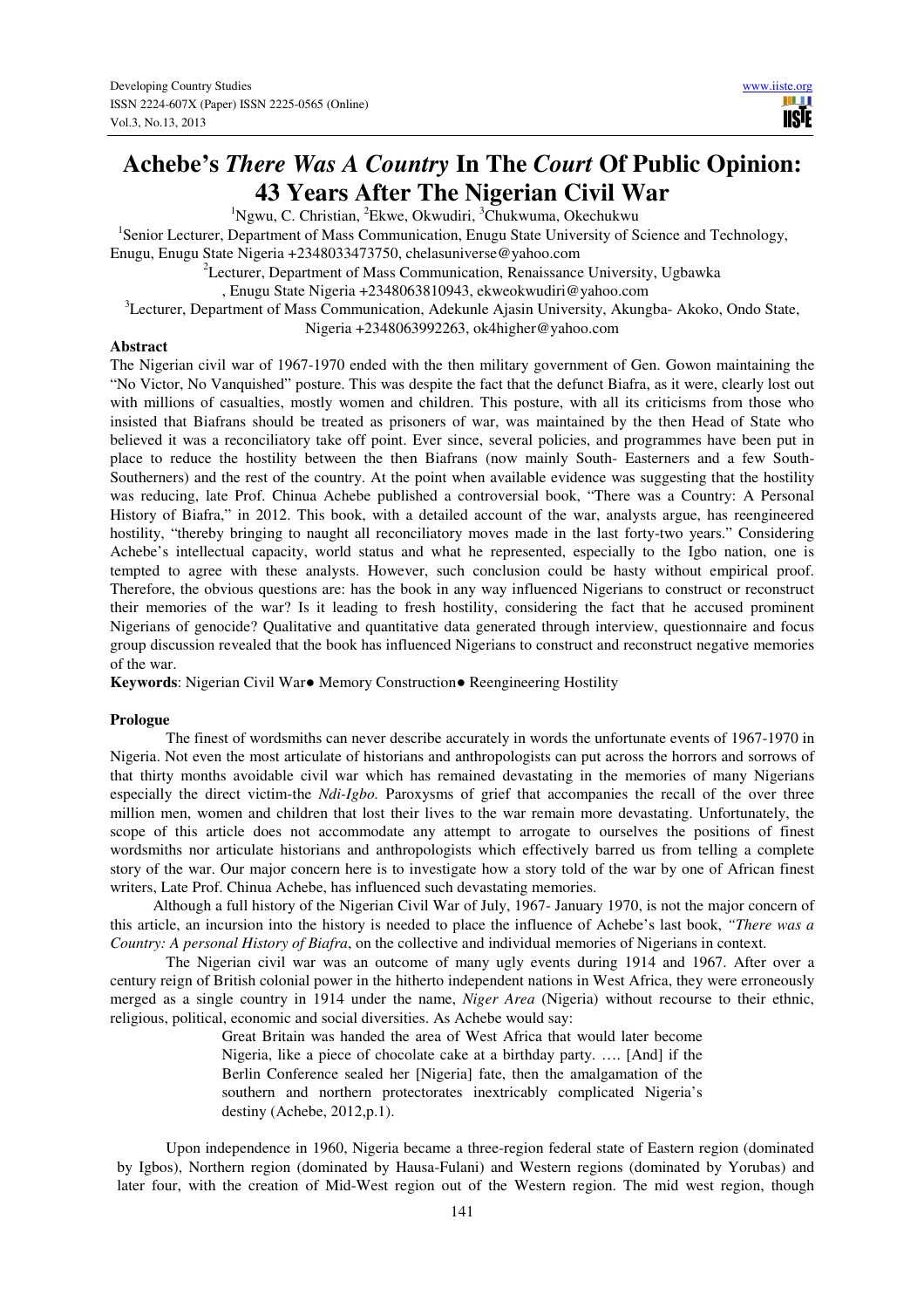ethnically diverse, was home to Ibibios, Efiks, Ijaws and others. With this unequal regional formation, the fear that one region could dominate others and gain control over federal assemblies and the allocation of the country's resources led to the ugly political upheavals in 1964 and 1965 which culminated into a bloody coup of 15<sup>th</sup> January 1967 led by late major Chukwuma Kaduna Nzeogwu (an Easterner). The coup which was perceived as an Igbo grand design to dominate the country led to the death of many leaders from the northern and western extractions including the then Prime Minister, Abubakar, Tafawa Balewa (northerner) (Bird and Ottanelli, 2011, p.3).

 The end result of Nzeogwu's ill-fated coup which, according to him, was "to establish a strong, unified and prosperous nation, free from corruption and internal strife," was the 1967 pogrom orchestrated by both civilians and soldiers in northern Nigeria which left thousand of Igbos massacred (Obasanjo, 2002,p.6). The inability of then Head of State, Colonel Yakubu Gowon who overthrew General Johnson Aguiyi-Ironsi to tame the tide of violence against the Igbos in the North and the uncompromising stand of Colonel Odimegwu Ojukwu (military governor of Eastern region) led to the outbreak of the Nigerian civil war (Madiebo, 1980, p.22). When the dust of the war settled in January 1970, three million Biafrans, mostly women and children, had died, in contrast to one hundred thousand casualties on the federal side (Saro-Wiwa, 2012,para. 6). Incontrovertibly, many Nigerians, especially the *Ndi- Igbo* who suffered direct hit from the unfortunate war are yet to recover forty-three years after.

 To help *Ndi- Igbo* recover, the then military government of Gowon maintained "No Victor, No Vanquished" posture and subsequently set up the National Rehabilitation Commission. Through this Commission, the 'Reconciliation, Reconstruction and Rehabilitation' policy of the Federal government came to full force and saw many Igbos reabsorbed into Nigerian Army and other sectors. This does not diminish the fact that many questioned the genuineness and effectiveness of the policy. To further ensure reconciliation, the National Youth Service Scheme was equally introduced.

 At the point when available evidence was suggesting that the hostility between Igbos and their Hausa and Yoruba neighbours was beginning to reduce, late Prof. Chinua Achebe published a controversial book, "*There was a Country: A Personal History of Biafra," in 2012. In* his 333- paged book, Achebe who was regarded as a literary giant in the world, made far reaching accusations and clarifications. In the page 233 of the book, Achebe accused late Chief Obafemi Awolowo of initiating a policy of food blockade that saw the starvation of over two million Igbo women and children. In the words of Achebe:

> It is my impression that Chief Obafemi Awolowo was driven by overriding ambition for power, for himself in particular and for the advancement of his Yoruba people in general. And let it be said that there is, on the surface, at least, nothing wrong with those aspirations. However, Awolowo saw the dominant Igbos at the time as obstacles to that goal, and when the opportunity arose – the Nigeria- Biafra war- his ambition drove him into a frenzy to go to every length to achieve his dreams. In the Biafran case it meant hatching up a diabolical policy to reduce the number of his enemies significantly through starvation- eliminating over two million people, mainly members of future generations (Achebe, 2012, p.233).

Achebe also published what he said was Awolowo's response to such policy. According to Achebe, a statement credited to Chief Awolowo who was the Finance minister at the time, and echoed by his cohort reads:

> *All is fair in war, and starvation is one of the weapons of war. I do not see why we should feed our enemies fat in order for them to fight harder.*

This statement was seen by Achebe and many as callous and unfortunate. For many local and foreign observers, the policy was nothing far from a grand design to exterminate *Ndi- Igbo* from the face of the earth. This accusation was also extended to the then Head of State, General Yakubu Gowon, who approved such policy.

 As soon as the book was published by Penguin Group in late 2012, so many reviews were written by both Nigerians and foreigners; all from different perspectives. Many reactions followed. While the populace from the Igbo extraction tended to praise Achebe's account as a true representation of what transpired, many other from the Yoruba and Hausa circles saw it as a distortion of the fact. The Yoruba elites, especially, saw the book as a calculated attempt to discredit their late political and spiritual leader, Chief Awolowo. Prominent among those who went viral on the news media to hold brief for Awo was the former minister of aviation, Mr. Femi Fani –Kayode (a Yoruba son). According to Kayode:

> Sadly, it is in the light of such historical revisionism that I view Professor Chinua Achebe's assertion (which is reflected in his latest and highly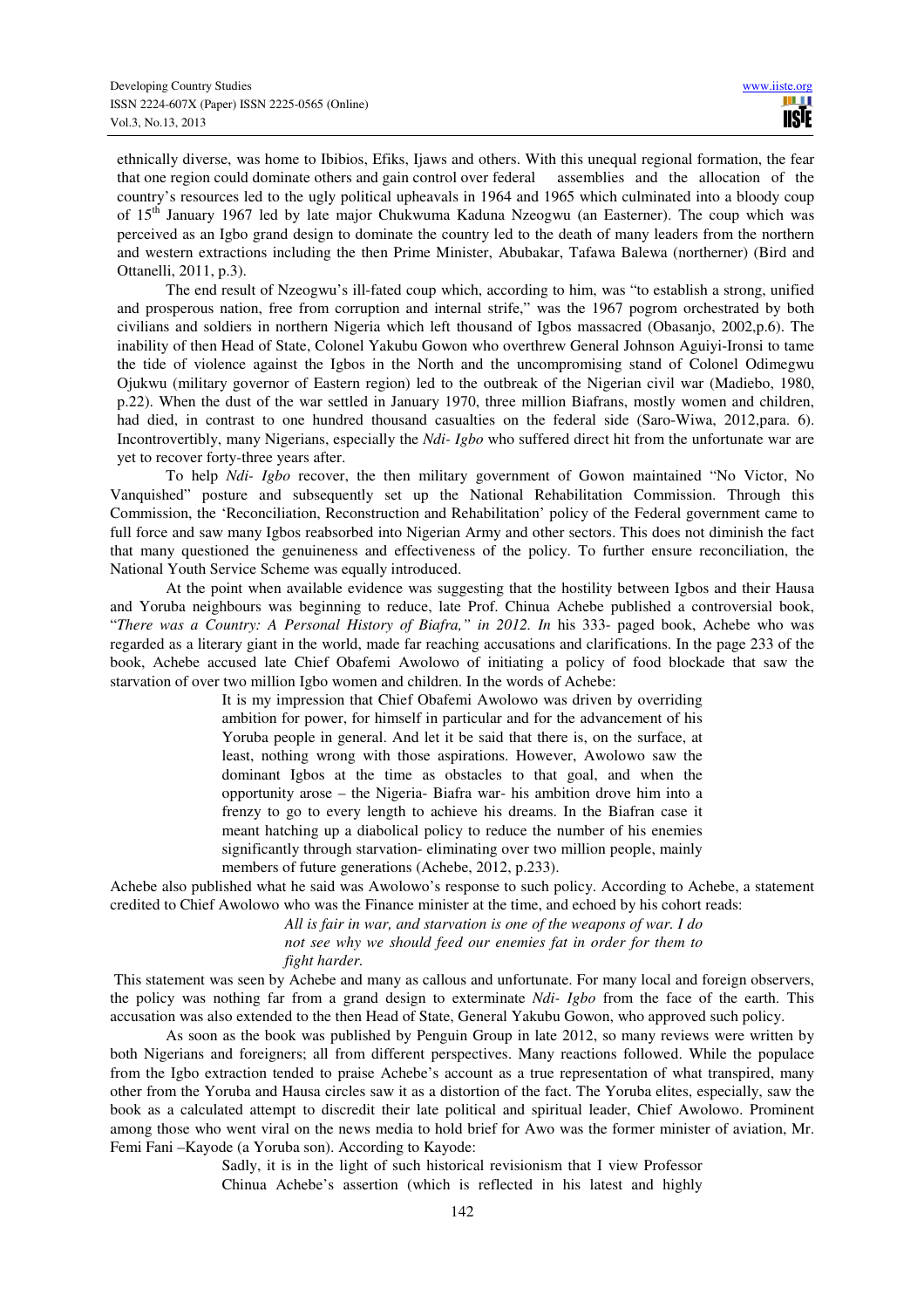celebrated book titled "There Was A Country") that Chief Obafemi Awolowo, the late and much loved Leader of the Yoruba, was responsible for the genocide that the Igbos suffered during the civil war. This claim is not only false but it is, also, frankly speaking, utterly absurd. Not only is Professor Achebe indulging in perfidy, not only is he being utterly dishonest and disingenuous but he is also turning history upside down and indulging in what I would describe as ethnic chauvinism (Vanguard Newspaper, 2012, para 5).

Kayode's comment did not go down well with *Ndi- Igbo* who saw him as a tribal chauvinist. Nobel Laureate, Wole Soyinka, equally said Achebe made a mistake by publishing such an account at the time Nigeria was trying to move ahead. According to Soyinka, "It is however a book I wish he had never written, that is, not in the way it was" (Fashu, 2013, para.5).

Going by the concept of 'collective memory' which rests upon the assumption that every social group develops a memory of its past; a memory that emphasizes its uniqueness and allows it to preserve its self-image and pass it on to future generations, one wonders the kind of memory Achebe's book has created (Neiger 2010 p. 3). Has it in anyway endangered the fragile peace existing between former Biafrans and the rest of Nigeria? This, the work provides answers to.

### **The Puzzle**

 Ever since Hugo Van Hofmannsthal coined the term 'Collective Memory' in 1902, Work Social scientists have been trying to understand how media contents influence individual memories and collective memories. Although many have disagreed with initial observations on how media contents induce individuals and groups to construct and reconstruct memories of the past, available evidences suggest that the media play key role in this respect (Neiger 2010 p. 3).

In the light of the above, one wonders whether Chinua Achebe's last book, "*There Was A Country: A Personal History of Biafra",* has in any way induced Nigerians in constructing and reconstructing their memories of the bloody civil war, and whether it will define Nigeria's future political, social and economic engagements. These are, indeed, the problem of this study.

### **Why the Study**

 For us to have a clear understanding of where we are headed, the following objectives came to mind:

- I. To find out the kind of memory Nigerians had about the Nigerian civil war before Achebe's personal account of the war came to public domain.
- II. To ascertain whether Achebe's account of the war influenced Nigerians in constructing and reconstructing their civil war memories.
- III. To establish whether ethnic prejudice contributed to such memories' construction and reconstruction.

### **Probing Questions**

- I. What kind of memory did Nigerians have about the Nigeria civil war before Achebe's personal account of the civil war came to public domain?
- II. In what ways has Achebe's account of the civil war influenced Nigerians in constructing and reconstructing their civil war memories?
- III. How has ethnic prejudice contributed to such memories' construction and reconstruction?

### **The Gains**

 For one thing, the findings of this study have revealed in clear terms the mental and physical hostilities among the various ethnic groups that have been reengineered as a result of Achebe's account of the war. The study has equally provided a platform for researchers to further investigate how the reconstructed memories of *Ndi-Igbo* has impacted on their socio-political relations with their Yoruba and Hausa brothers and how this will define/redefine future political engagements.

### **Opinions and Facts about Media Memory Studies: A Review**

 In this section, we shall review limited materials on how the media construct and reconstruct memories individually and collectively. This will enable us to put in context the likely influence Achebe's account of the Nigeria- Biafra war has on the individual and collective memories of Nigerians. Before then, let's take a look at certain concepts that form the basis for this study.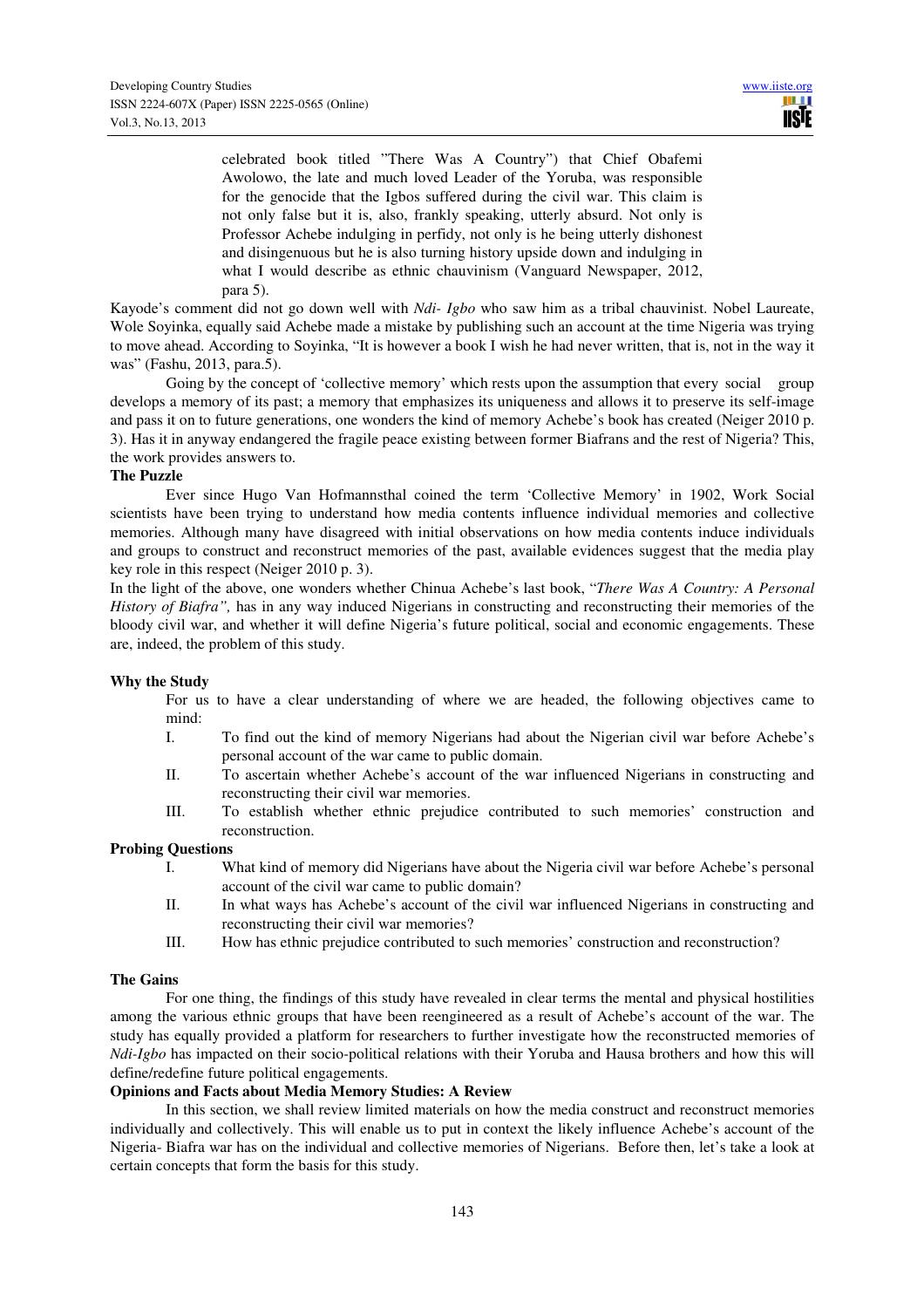Memory as a phenomenon in cognitive psychology, according to Neiger (2010 p. 13), is the ability to store, possess, and retrieve information which have a physiological aspect, in a neurological dimension. This explains why people remember personal events whether significant or insignificant which are part of their everyday life. That is individual memory. On the other hand, some events may be "jointly remembered by other people who may or may not have a tangible record of the event (e.g. a wedding video), but they are usually classified as personal memories". In some other case, people remember public events which have gained social or political meanings and are recognized as having cultural value as a collective event (Neiger 2010 p. 13). Having seen what memory is, our next occupation is to look at the concept of media memory. This will help us understand why, how and when individuals or groups remember past events and how they define future relationships.

 According to Neiger (2010 p. 1) "media memory studies are a 'descendant' of both media research and memory scholarship – two multidisciplinary and interdisciplinary fields of study"

Umeh (2009,p. 13) sees the concept as two breakaway republics of Media and Psychology. Kitch (2005, P.175) sees media memory studies as an important theoretical and analytical concept with multilayered and complex nature. He further explained that:

> This multidimensional field of inquiry studies how the media operate as memory agents (What kinds of versions of the past are shaped by different media? What is the 'division of labor' between local and global media or between commercial and public media?); the cultures in which these processes take place (Media Memory as an indicator for sociological and political changes); and the interrelations between the media and other realms of social activity (such as the economy and politics) (Kitch, 2005, P.175).

In essence, Kitch explanation helps us to understand how the media shape the memory of the past within a given culture and subsequently serve as indicator for sociological and political changes. It equally prepares a platform for us to come to terms with the idea of collective memory research which this work is all about.

 The term 'collective memory' according to Neiger (2010 p. 2) "was first coined by Hugo Van Hofmannsthal in 1902… but French sociologist Maurice Halbwachs is generally recognized as the founder of collective memory research". Halbwachs' work, Neiger posits, "identified individual memories and collective memories as tools through which social groups establish their centrality in individuals' lives" (Neiger 2010 p. 2). Ever since, studies have shown how social groups construct their own images of the world around them by constantly constructing and reconstructing versions of past events. In all this, the role of the media can never be over emphasized. In a large part, the media which have dominated every facet of our lives play significant role in shaping our individual and collective memories (Silverstone, 1994, 1999 cited in Neiger 2010 p. 2).

 The ugly memories of the Nigeria- Biafra war could have probably remained in the past if not that the media (books mostly) chose to remember it. Possibly the over thirty books that have been written so far on the civil war and mass media reference to it may have constructed some kind of memories (Umeh, 2009, p.11). Edgerton's (2000) cited in Neiger (2010 p. 3) in her analysis of the role of American journalists in shaping the public memory of John F. Kennedy's assassination, quoted Zelizer (1992) as saying:

> The story of America's past will remain in part a story of what the media have chosen to remember, a story of how the media's memories have in turn become America's own. And if not the authority of journalists, then certainly the authority of other communities, individuals and institutions will make their own claims to the tale … It is from just such competition that history is made.

In the same vain, Murray (2011, p. 64) explains that Americans still remember vividly the events of September 2001 terrorist attacks in the United States through the instrumentality of the media. He explains that:

> Americans, for the most part, quite clearly recall the facts of the 9/11 terrorist attacks, right down to how many planes were hijacked, where they hit and which airlines were involved. …, says psychologist William Hirst, PhD, a memory researcher at the New School for Social Research. In a Lexis Nexis analysis, Hirst found that major media outlets barely covered the Challenger compared with the barrels of ink and millions of pixels they've devoted to 9/11.To the extent that the media continues to talk about 9/11, the more our memories of the attacks are solidified," says Hirst. "We as a society came to believe that we have to talk about this all the time. We decided that this will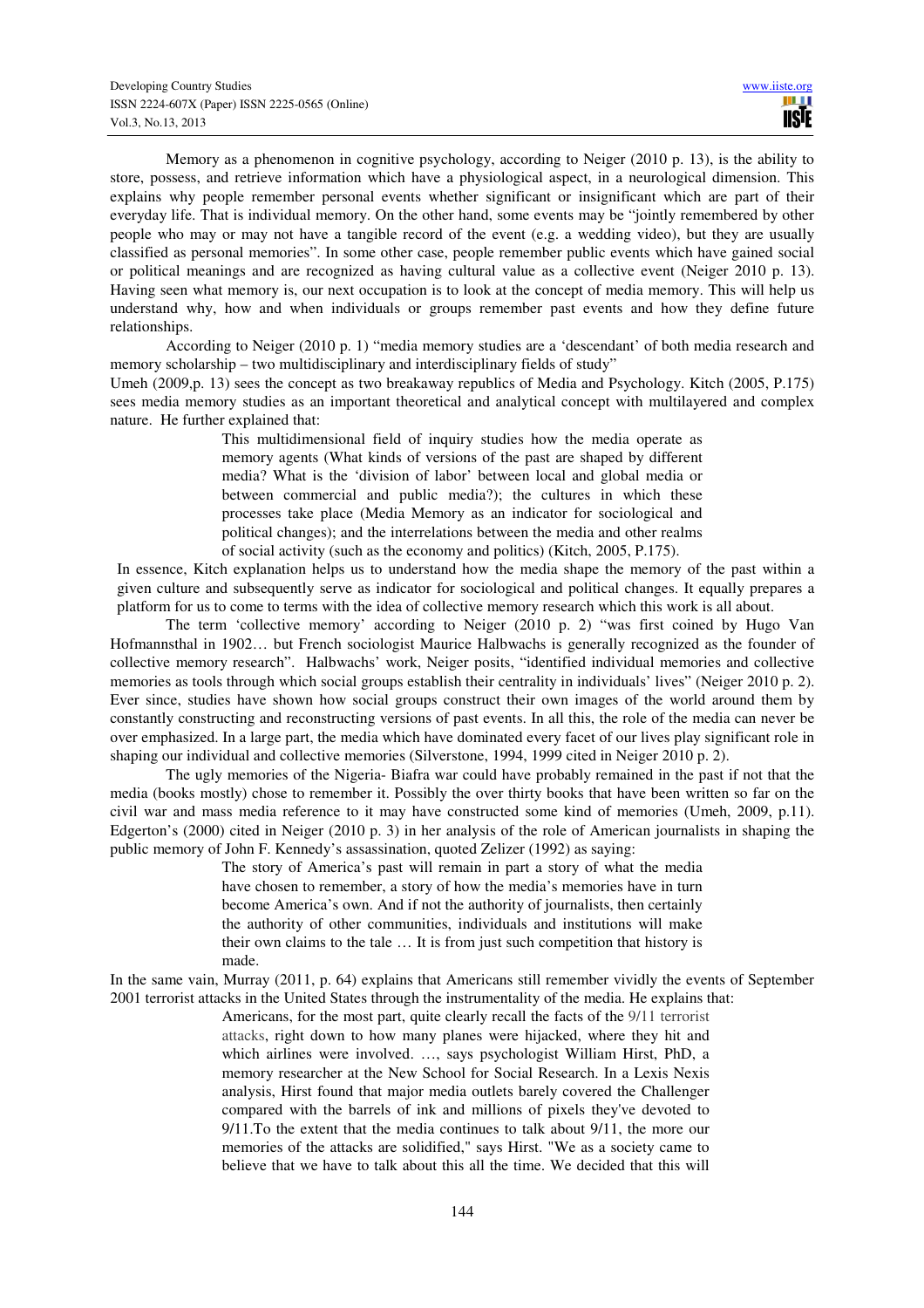be important, with an accompanying memory-strengthening effect (Murray, 2011,p.64).

 As explained earlier, "the concept of 'collective memory' rests upon the belief that almost every social group or individuals develops a memory of its past; a memory that emphasizes its uniqueness and allows it to preserve its self-image and pass it on to future generations." As such, collective memory cannot be seen as evidence of the reality of a shared past, rather it is, a version of the past, selected to be remembered by a given community or individuals in order to advance its goals and serve its self-perception (Neiger, 2010 p. 4). This to a large extent helps us to understand how some of the many books written on Nigerian civil war have helped to shape the collective memories of Nigerians. The latest by Achebe appears to be the most controversial as it has provoked reactions from all parts of Nigeria especially from Yorubas who saw the accusation made by Achebe as an affront on their late political and Spiritual leader.

#### **Theoretical Underpinning**

### *Dynamic Memory Theory*

 Dynamic Memory Theory provides theoretical backing to this work*.* LittleJohn and Foss (2009, p.114) write that "In their early work on people's ability to understand and remember narratives, Roger Schank and Robert Abelson gave emphasis to the role of *scripts*—long-term memory structures representing familiar sequences of events (e.g., visiting a restaurant)." LittleJohn and Foss (2009, p.114) also explained that subsequent empirical research showed *"*a description of the memory structures involved in processing current events by relating them to previous similar experiences". The main point of this theory is that people tend to remember past events and tie them to present or future events especially when the media are involved.

This theory helps us to understand, how and why Nigerians reconstructed their memories after reading Achebe's work and how these memories will influence future engagements.

### **How the Study was Executed**

In conducting this study, the triangulation mixed method design which allows for the collection of both quantitative and qualitative data was used. The beauty of this method is that "the researcher gathers both quantitative and qualitative data; compares result from the analysis of both data and make an interpretation as to whether the result from both support or contradicts each other" (Creswell, 2002,p. 565). A basic rationale for this design is that one data collection form supplies strength to offset the weaknesses of the other form.

In collecting quantitative data, the survey method of enquiry was adopted. This is because survey lends itself as the most appropriate method of quantitative enquiry on an issue for possible generalization. This method enabled the researchers to administer questionnaire to respondents in the whole country. For qualitative data, indepth interview and focus group discussions were conducted in the six geo-political zones of Nigeria. This enabled the researchers to probe further into some issues raised in the course of questionnaire administration.

 The population of the study comprises all Nigerians. According to information provided by the National Population Commission (NPC) based on 2006 population census result, the population of Nigeria is 140, 431,790. A sample size of 400 was drawn from this population at 0.05 error margin using Taro Yamani formula. Six state capitals were systematically selected from the thirty-six states that make up Nigeria giving that one was selected from each of the six geo-political zones in the country. The cities are Enugu (South-East Zone), Ikeja (South West Zone), Port Harcourt (South-South Zone), Makurdi (North-central Zone), Kaduna (North West Zone) and Yola (North-East Zone). After using proportional representational technique to apportion copies of questionnaire to these selected cities, purposive sampling technique was employed to select Nigerians who have read the book, *There Was a Country: A personal History of Biafra,* or those who have read at least the review of the book in newspapers. Those who read only the review of the book were found to be even more controversial than those who actually read the complete book because of the controversies the book generated. This is because most of the reviews merely drew the attention of the world to alleged genocide perpetuated by Gen. Gowon and Chief Awolowo.

 For the in-depth interview, twelve opinion and political leaders were purposively selected from the four major groups that fought the war for the exercise, giving that four persons were drawn from four groups. The groups include, Igbos, Hausa-Fulanis, Yorubas and core South-southerners that were somewhat neutral during the war but constituted the group *Ndi- Igbo* described as saboteurs. The interview were held at Port Harcourt (South-southerner), Enugu (Igbos), Ikeja(Yorubas) and Kaduna (Hausa-Fulanis). This was done in order to probe into some of the issues that the questionnaire could not address because of its rigid nature. Those interviewed were mostly elders.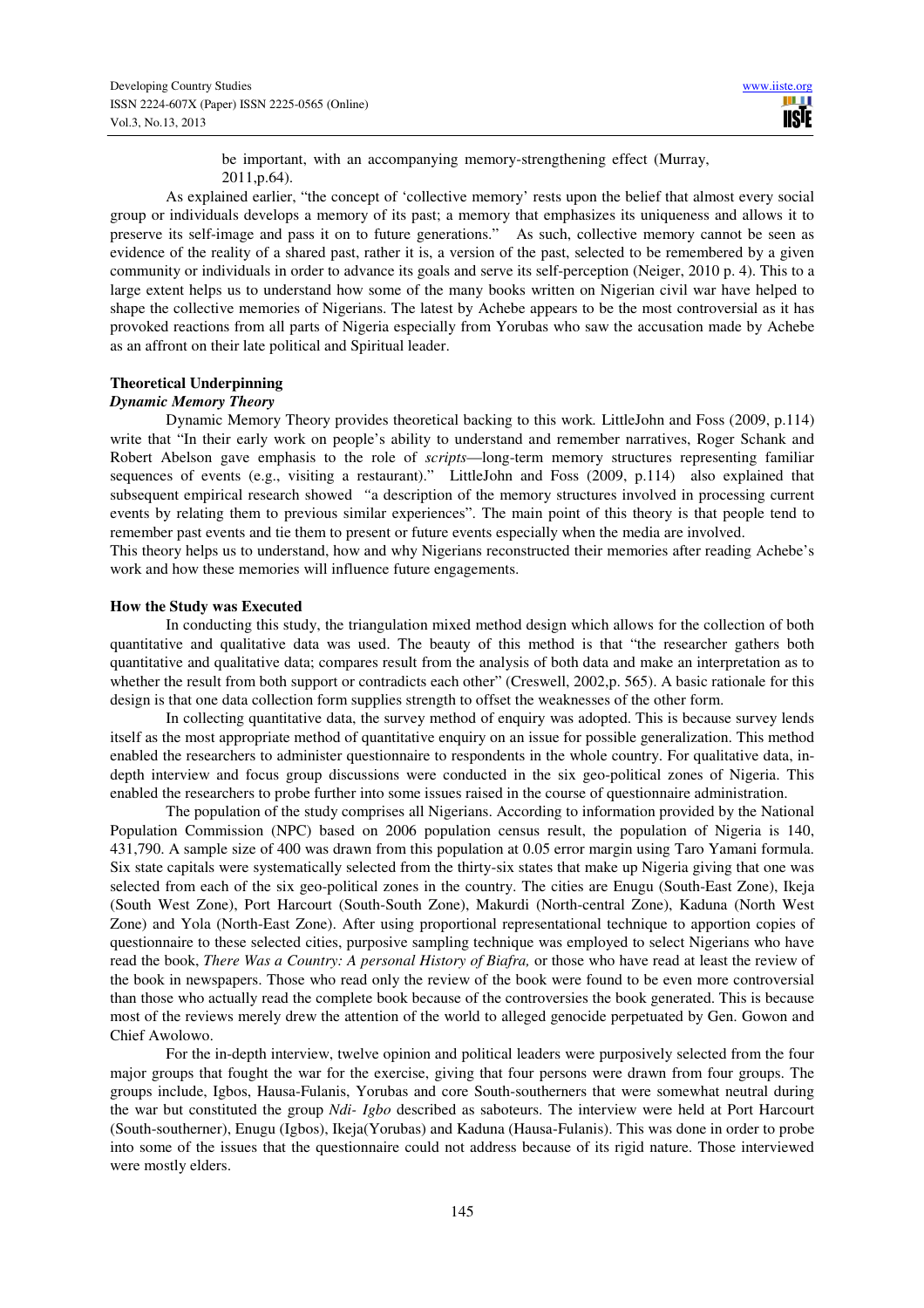Focus group discussions were equally conducted to probe further into certain issues raised during interview stage. For instance, most of the respondents argued that the young ones were most likely to raise certain questions one day because of Achebe's accusation. The researcher felt that this point should be followed up by asking youth leaders what they felt about the book. Focus group discussions were, therefore, used to dig deeper into the issue. To this end, three focus groups, made up of six participants each, were assembled in Enugu, Ikeja and Kaduna.

 To ensure validity and reliability of the three measuring instruments used in the study, face validity and test re-test techniques were used to ensure validity and reliability respectively.

### **WHAT WE FOUND**

### **Presentation of Quantitative Data**

 In this section, quantitative data generated through the questionnaire are presented. Out of the 400 copies of questionnaire distributed, 31 copies were not properly filled, hence a mortality rate of 7.7 percent.

**Research Question one**: What kind of memory did Nigerians have about the Nigeria civil war before Achebe's personal account of the civil war came to public domain?

To answer this research question, item number 9 in the designed questionnaire were used.

### **Table 1: What was your perception of the Nigeria- Biafra war before Achebe wrote his last book,** *There was a Country?*

| <b>Response</b>                                    | Frequency | Percentage |
|----------------------------------------------------|-----------|------------|
| It was an unfortunate war we wished never happened | 229       | 62.1%      |
| The war was necessary to keep Nigeria together     |           | 20.9%      |
| I hated talking about it                           | 34        | $9.2\%$    |
| Can't say                                          | 29        | $7.9\%$    |
| <b>Total</b>                                       | 369       | 100        |

 In table 1 above, the researchers wanted to know what the perception of Nigerians was about the civil war before Achebe wrote his last book. The data generated revealed that 229 respondents representing 62.1 percent saw the war as an unfortunate event that they wished never happened; 77 respondents representing 20.9 percent saw the war as an unnecessary action needed to keep the country together; 34 respondents representing 9.2 percent said they hated talking about it, while 29 respondents representing 7.9 percent could not say what they felt about the war. The implication of this is that a majority of Nigerians wished the war never happened. This is a positive indication.

### **Qualitative Data**

The gap noticed from the quantitative data generated under this research question led to the use of interview and focus group discussion.

### **Interview**

The interview conducted revealed that those interviewed reacted along ethnic lines.

The four Igbos interviewed in Enugu argued that the memory of the war had always remained with them ever before Achebe wrote his controversial book. Chief Chukwudi, from Enugu said that the memory of the war would "*always remain with them*". He further argued that "*no son or daughter of Ndi-Igbo will ever forget the sorrows of that war*". Chief Okonkwo maintained that "*though Ndi-Igbo suffered heavy casualties during the war, they must let go"*. For Dr. Anorue, it was "a war we should say never again". Dr. Nnaji concluded that he was letting go of the memory of the civil war before Achebe changed his mind with his book.

 The next group interviewed was four Hausa-Fulanis selected. Mallam Labaran said Nigerians must let go with or without Achebe. Alhaji, Ahmed said, "*honestly, I thought we had walked past the civil war. I saw the Igbos as my brothers and I think I still do. Achebe's work is not a good one". For Mallam Ciroma, "I thought the war that almost destroyed us was gone until Achebe wrote his evil book; God will forgive him".* Dr. Luka, maintained that *his people remembered less of the war before Achebe's war came".* 

 The four Yorubas interviewed took the same direction of their Hausa-Fulani counterpart except for Dr. Ronke, who said that "*everybody forgot the war except the Igbos who suffered more. Where you expecting them to let go*"? Also, Mr. Gbenga, said he was afraid "*that Achebe has revisited an issue that might destroy Nigeria*. Four South –Southerns that were interviewed held that the memories of the war must be left to go by all Nigerians. They, however, condemned Achebe for writing the book which they argued was like sowing a seed of discord among Nigerians. For instance, Mr. Fubara said "*Achebe was living in the pass. He does not understand*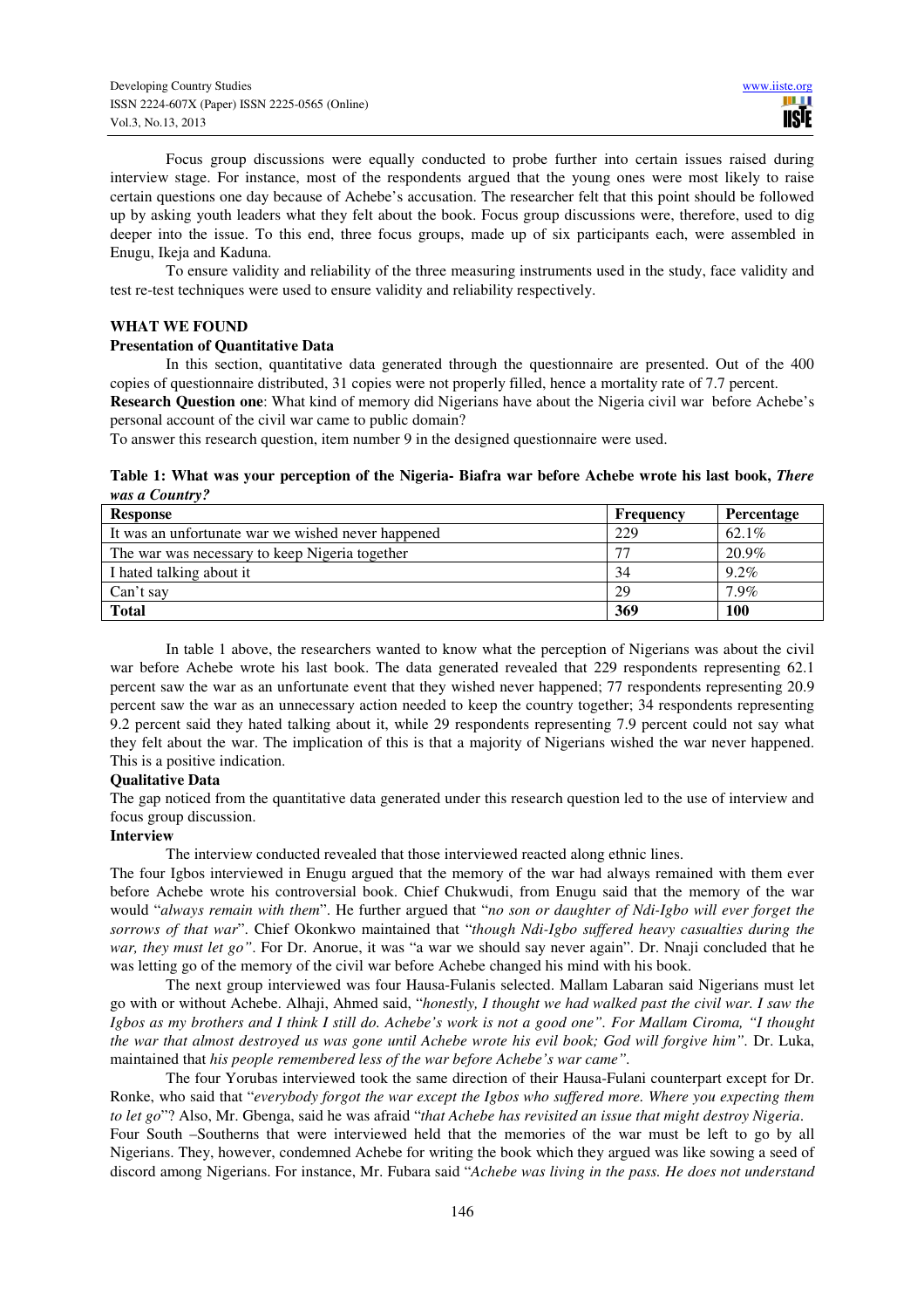*that such an account coming from a civilian like him has the tendency of provoking hatred among young people whom he even acknowledged he was writing for."* 

 An analysis of the responses generated through these interviews revealed that a majority of those interviewed had decided to forget the wounds of the war and remain united. Even those who were not willing to forget the horrors of the war still saw all Nigerians as one.

#### **Focus Group Discussions**

In order to follow up on the allegation that Achebe's books portends danger to Nigerian youths which might define future political engagements, three focus groups discussions were held in Enugu, Ikeja and Kaduna. The outcome of the discussions revealed that Nigerian youths were divided on the kind of memory the book has constructed or influenced.

The six youth leaders that participated in the discussion in Kaduna argued that the book has actually shown them that *Ndi-Igbo* are yet to forget the ugly events of that war. According to Bello:

> Achebe does not really understand the implication of what he has written. He forgot that this has brought back all what we are trying to forget. As a learned and well respected Nigerian, he ought to have understood that the unity this nation enjoys is fragile and needs to be kept that way until such a time that we shall all let go. What he has done is nothing short of telling Igbo youths to wake up and retaliate against any Yoruba or Hausa man living in Nigeria. The fallout of his account is deadlier than any nuclear weapon ever built on earth; make no mistakes, it must destroy us one day.

Adamu who also participated in the discussion wondered why Achebe of all people came up with a book like this. For him *"Achebe has further stirred up a lot of things that might hurt the future generations. Before he wrote that ill-fated book, many of us and our Igbo brothers had let go*". The positions of Adamu and Bello were echoed by the other four participants.

 The discussion in Enugu involving Igbos revealed that five out of the six participants showered praises on Achebe for writing the book which they said has corrected the misrepresentations in Obasanjo's1 account of the war. However, one of the participants, Miss Joy Okonkwo held that Achebe made a grave mistake by writing the book. According to her, the book has radically changed the perception of her elder brother who almost slapped a Hausa man who was manning their gate after reading the book. She further revealed that:

> Just after he attempted slapping our gateman who has been manning our gate even before he was born, he threatened to make life terrible for my sister if she attempted to marry her man who is a Yoruba man. Believe me, his views about the Yorubas and Hausas have changed completely because of Prof. Achebe's account. Unfortunately, he appears to be getting support from my father who witnessed the war first hand. But this was a young man whose best friend was our gateman. The Achebe I respected has gone frenzy.

 The discussion at Ikeja revealed many shocking details. All the six Yoruba participants were on the offensive against Achebe. They maintained that Achebe was out to cause a serious problem between them and their Igbo brothers and sisters. The most outspoken among them all was Mr. Gbede. According to him:

> Achebe who was out to discredit our leader ended up heating up the politics of the Nigeria –Biafra war. He has shown us that he wants Nigerian youths to go back to the battle field. If not, what was he trying to achieve by saying that a Yoruba man starved two million Igbos to death? This book will definitely come to hunt him or his children one day. My advice to all Nigerian youths is not to take him seriously. He has failed to fuel hatred amongst us.

### **Summary of Research Question One**

 From the quantitative and qualitative data generated from interviews, questionnaire and focus group discussions result revealed that majority of Nigerian youths were not keen about the events of the war before Achebe came up with his book. This finding is supported by the position of Zelizer (1992) cited in Neiger (2010,p.3) which found that "the story of America's past will remain in part a story of what the media have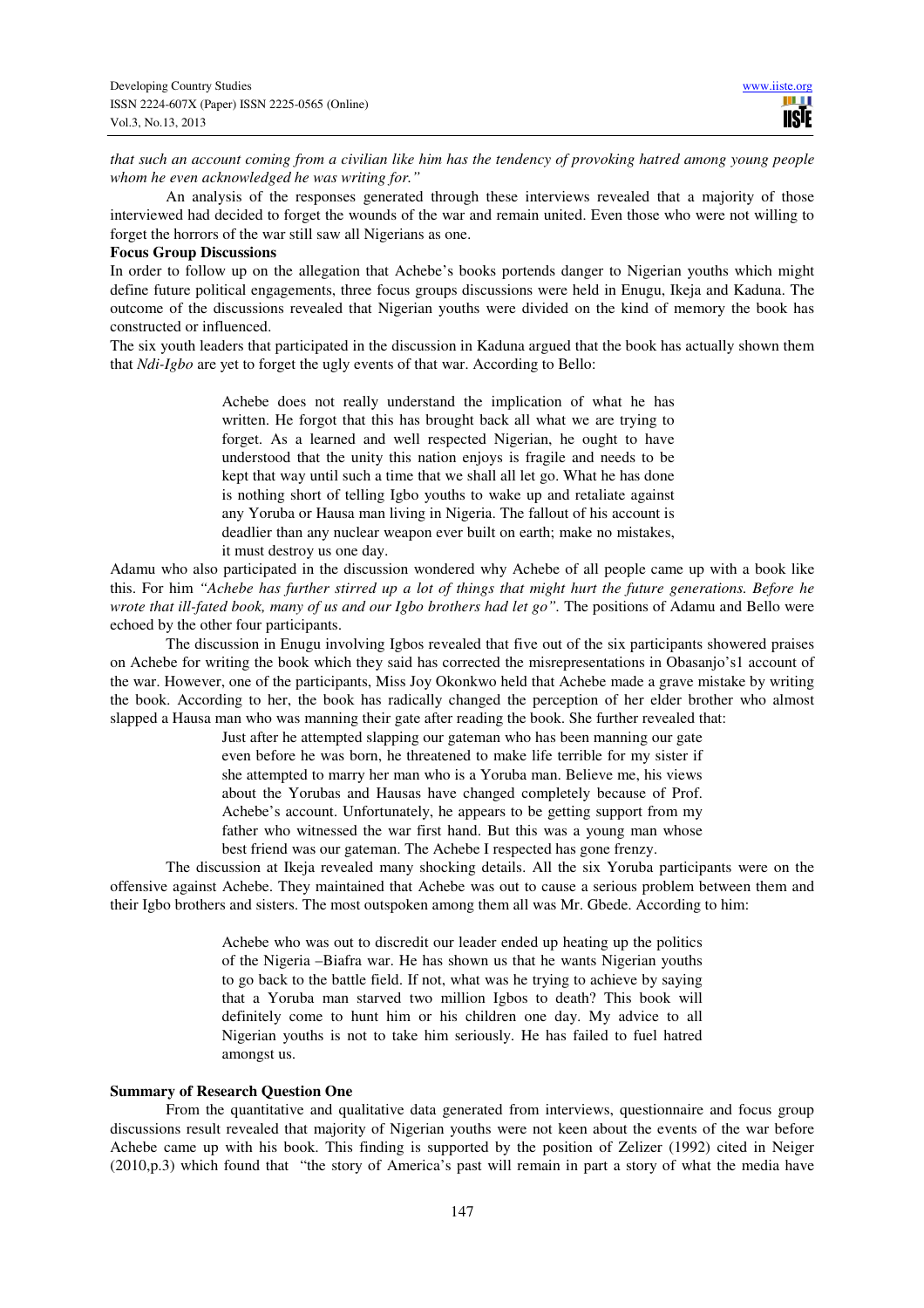chosen to remember, a story of how the media's memories have in turn become America's own". Note that books are the oldest and one of the strongest mass medium of all times.

## **Research question two: In what ways has Achebe's account of the civil war influenced Nigerians in constructing and reconstructing their civil war**

### **memories?**

To answer this research question, item number 14 in the designed questionnaire were used.

### **Table 2: Can you say that Prof Achebe's account of the war has influenced your civil war memory?**

| <b>Response</b> | Frequency | Percentage |
|-----------------|-----------|------------|
| Yes             | 307       | 83.2       |
| No              | 38        | $10.3\%$   |
| Can't say       | 24        | $6.5\%$    |
| <b>Total</b>    | 369       | 100        |

Information in the table above revealed that 307 respondents representing 83.2 percent said that Achebe's account of the war has influenced their civil war memories; 38 respondents representing 10.3 percent said it did not, while 24 respondents could not say whether it influenced them or not. The implication of the above data is that Nigerians believe that Achebe's account of the war as contained in his last book has indeed influenced them to construct and reconstruct their memories of the war.

### **Qualitative Data**

 The gap noticed from the quantitative data generated under this research question led to the use of interview and focus group discussion. Interview is presented first.

### **Interview**

### **For the interview,**

 The four Igbos interviewed in Enugu argued that their memories of the war have been influenced a great deal. Chief Chukwudi, from Enugu maintained that the book opened his eyes to the wickedness of a Yoruba man who he thought was his brother. According to him:

> I was a young man when that war was fought but I never believed that Awolowo was responsible for that food blockade that led to the death of over two million Igbos. Achebe has opened my eyes to a lot of issues about a Yoruba man. Do you expect me to ever trust Yorubas again? Never again. Don't forget that Gen. Madiebo had reported in his own book that Awolowo betrayed Ojukwu during the war but I never believed it until I read Achebe's account of the war.

The remaining three interviewees equally held Chukwudi's position.

 The next group interviewed was four Hausa-Fulanis selected. All of them accepted the fact that Achebe's account has influenced them a great deal in constructing new memories of the civil war. Dr Luka insisted that Prof Achebe should be arrested for inciting Igbos to fight the rest of the country. According to him:

> You might not understand it now until my son or your son decides to kill a Yoruba man tomorrow because of this book. Believe it or not, he has reopened the dirty details of that unfortunate war that was orchestrated by two baby soldiers, Gowon and Ojukwu. The book is really inciting to say the least.

The four Yorubas interviewed took the same direction like their Hausa-Fulani counterparts. They all maintained that the book has influenced them negatively and has the tendency of raising issues tomorrow among young minds.

An analysis of the responses generated through these interviews revealed that majority of those interviewed believed that the book has influenced them a great deal to construct and reconstruct their memories of the war.

### **Focus Group Discussions**

 In order to follow up on some allegations made during the interview stage, three focus groups discussions were held in Enugu, Ikeja and Kaduna. The outcome of the discussions revealed that opinions were divided between Igbo participants and others on the kind of influence the book had. However, all of them acknowledged the fact that the book has led them to construct and reconstruct their civil war memories.

For Igbo participant in the focus group held in Enugu, the book has opened their eyes to the evil perpetuated by their Hausa and Yoruba neighbours. In fact, of the participants rebuked the moderator when he used the phrase,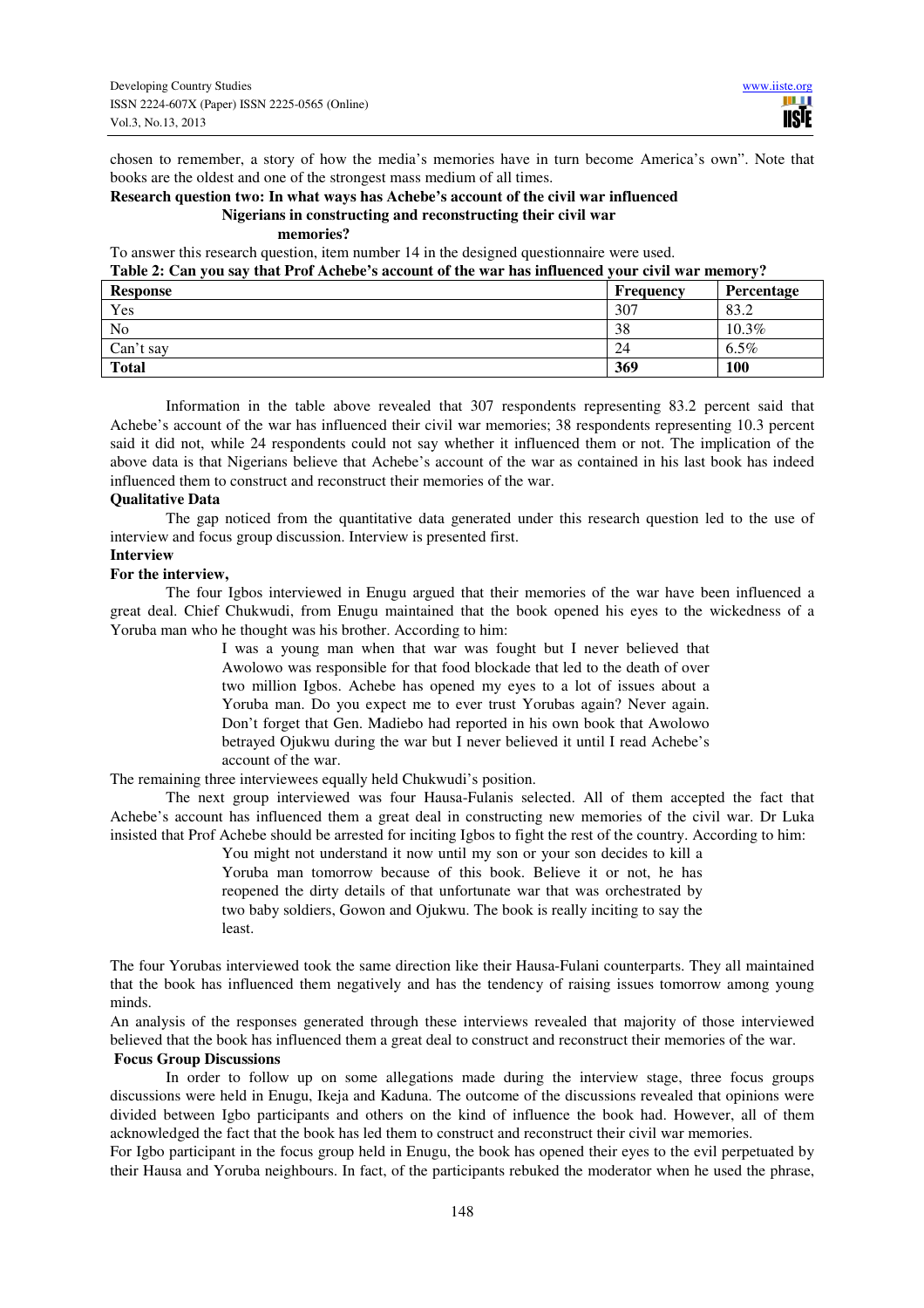"your Hausa and Yoruba brother". These two maintained that a Hausa or Yoruba man can never be their brothers.

The focus group discussion conducted in Kaduna reemphasized the fact that Achebe book has seriously influenced Nigerians to construct and reconstruct their memories of the war. For instance, Bello who participated in the discussion argued that:

> Achebe has reopened the era of mistrust and hatred which is capable of destroying the fragile peace the country currently enjoys. By accusing General Gowon and Chief Obafemi Awolowo, he has succeeded in causing serious problem in Nigeria. Some might want to argue that the book does not have serious influence because few people read it; this is not true because we have the interpersonal channels. In fact, those who have half information should be feared. Of course, they read commentaries, and newspapers gave it serious coverage. I am not surprised because an average Igbo man has a penchant for mischief.

 Those who participated in the discussion held at Ikeja equally believed that the book has reshaped their memories of the war. Some of them accused Achebe and some Igbo leaders of trying to preach hate against the Yoruba nation. They all maintained that words alone can't explain the evil of book will cause in the near future.

### **Summary of Research Question Two**

Both quantitative and qualitative data generated through questionnaire, interview and focus group discussions, revealed that Prof Achebe's account of the war influenced Nigerians to construct and reconstructed negative memories of the war. In essence, Achebe's work has the tendency of reengineering hostility among the various ethnic groups in Nigeria. The finding of this work is in line with what Murray (2011, p. 64) found. According to him, available evidence showed that the media can influence groups to construct and reconstruct negative memories of events.

# **Research question three: How has ethnic prejudice contributed to such memories'**

 **construction and reconstruction**?

 In answering research question three, both quantitative and qualitative data were generated through interviews, focus groups discussions and questionnaire.

### **Quantitative Data**

 In providing answers to other items in the questionnaire, the researchers observed that 87 percent of the respondent responded along ethnic lines. For example, 97 percent of all the respondents from Igbo extraction praised Achebe's account of the war. Those from the South-South were somewhat at the middle; 67 percent praised the work, while 33 condemned the work. 89 respondents from the three geo-political zones in the North did not see anything good in Achebe's work, just as 96 percent of Yoruba respondents also condemned the work. Obviously, they were mostly responding along ethnic lines. The implication of this is that ethnic prejudice played a serious role in memory construction and reconstruction.

### **Qualitative Data**

 Th**e** interview and focus group data presented under research questions one and two showed that a majority of the responses gotten had ethnic coloration. Ethnic prejudice came to the front burner in assessing the book. For instance, one of the participants, and Hausa man said:

> *Achebe was writing just like an average Igbo man that he is. No Igbo has ever seen anything good in a Hausa or Yoruba man. So I am not surprise for any reason. What Achebe has written is not short of a calculated attempt to discredit all of us. But he has failed. God will judge him.*

The last sentence of Bello reveals serious ethnic prejudice and nothing more.

### **Summary of Research Question Three**

 Both quantitative and qualitative data generated have shown that ethnic prejudice played serious role in civil war memory reconstruction.

### **Summary of What Was Found**

- I. Most Nigerians were almost letting go the terrible memories of the civil war before Achebe's personal account of the civil war came to public domain?
- II. Most Nigerians are now constructing and reconstructing negative memories of the war because of their exposure to Achebe's work. In essence, Achebe's work has drawn the attention of Nigerians to the way the war was executed, thereby influencing them to construct negative memories.